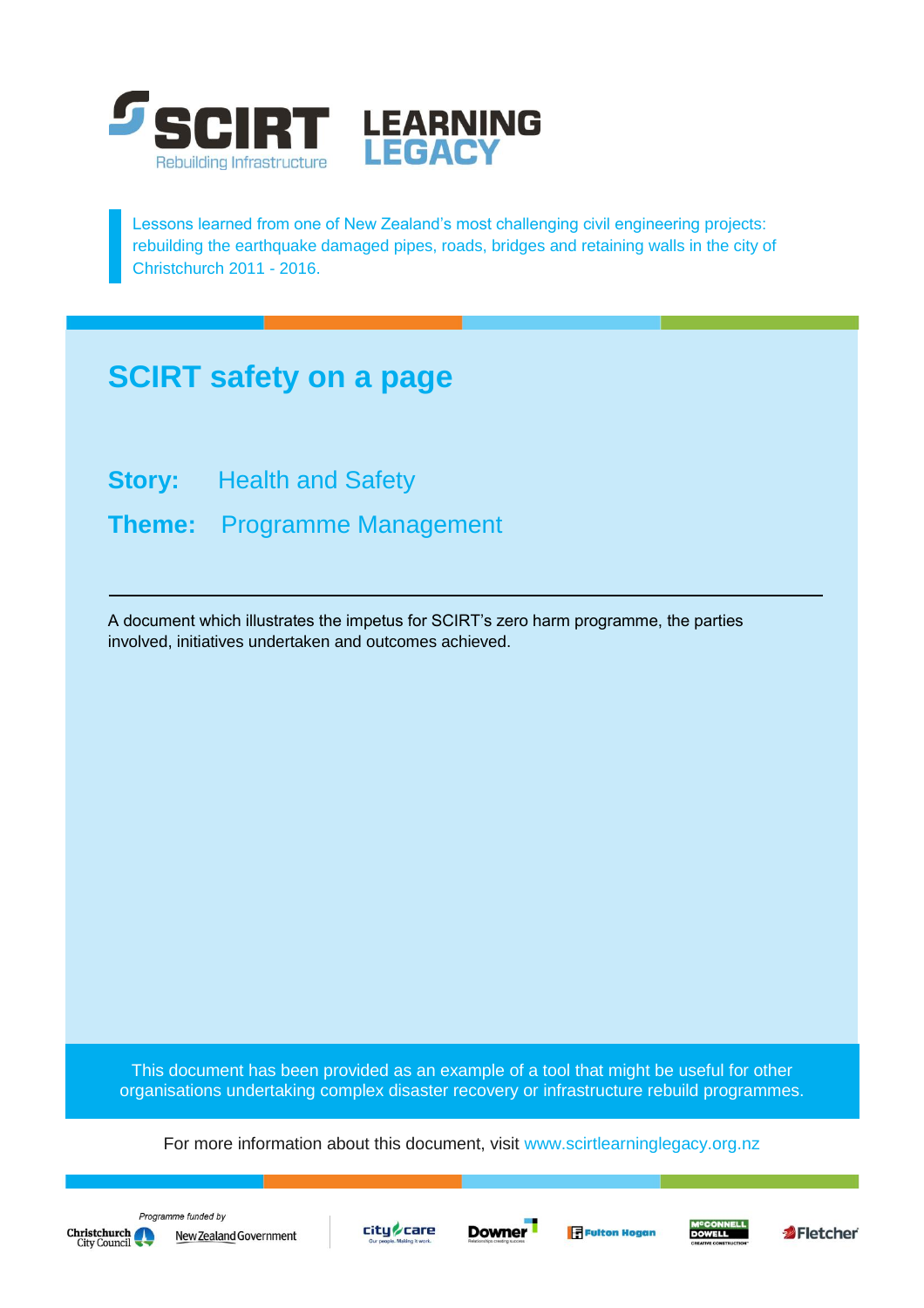

This work is licensed under a Creative Commons Attribution 3.0 New Zealand License.

The authors, and Stronger Christchurch Infrastructure Rebuild Team (SCIRT) have taken all reasonable care to ensure the accuracy of the information supplied in this legacy document. However, neither the authors nor SCIRT, warrant that the information contained in this legacy document will be complete or free of errors or inaccuracies. By using this legacy document you accept all liability arising from your use of it. Neither the authors nor SCIRT, will be liable for any loss or damage suffered by any person arising from the use of this legacy document, however caused.



Programme funded by New Zealand Government